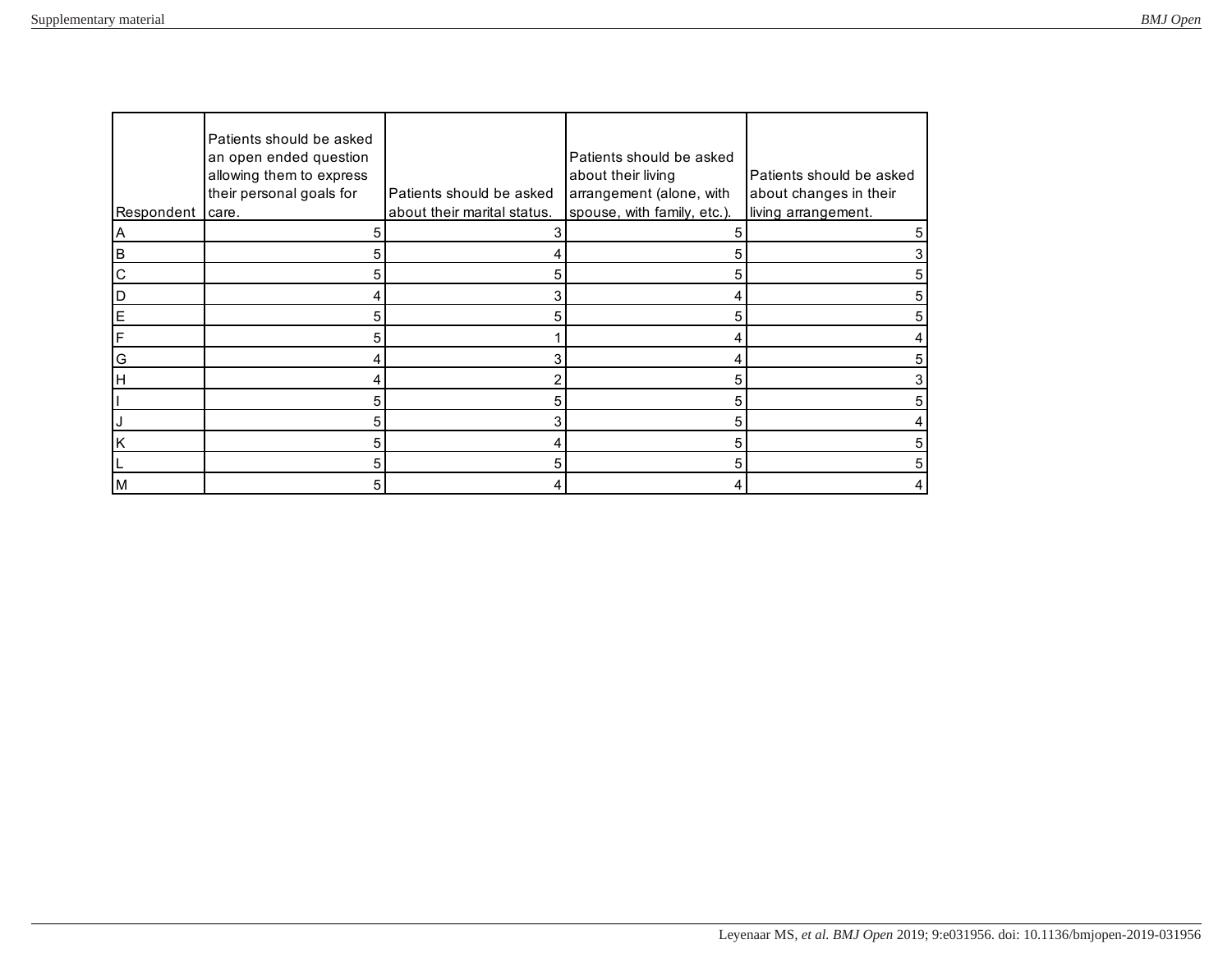| Respondent     | Patients should be asked<br>about their memory/recall<br>ability. | Patients should be asked<br>about changes to their<br>mental status. | Patients should be asked<br>about their ability to<br>communicate with others. | Patients should be asked<br>about their hearing and<br>vision. |
|----------------|-------------------------------------------------------------------|----------------------------------------------------------------------|--------------------------------------------------------------------------------|----------------------------------------------------------------|
| $\overline{A}$ | 5                                                                 | 5                                                                    |                                                                                | 5                                                              |
| $\overline{B}$ | 5                                                                 | 5                                                                    |                                                                                | 5                                                              |
| $\overline{C}$ | 5                                                                 | 5                                                                    | 5                                                                              | 5                                                              |
| $\mathsf D$    | 4                                                                 |                                                                      |                                                                                |                                                                |
| E              | 5                                                                 | 5                                                                    | 5                                                                              |                                                                |
| F              | 4                                                                 |                                                                      | 5                                                                              |                                                                |
| G              | 4                                                                 |                                                                      |                                                                                |                                                                |
| Iн             | 4                                                                 | 5                                                                    | 3                                                                              |                                                                |
|                | 5                                                                 | 5                                                                    | 5                                                                              |                                                                |
| IJ             | 5                                                                 |                                                                      |                                                                                |                                                                |
| k              | 5                                                                 |                                                                      | 5                                                                              | 5                                                              |
|                | 5                                                                 | 5                                                                    | 5                                                                              | 5                                                              |
| M              | 4                                                                 |                                                                      |                                                                                | 3                                                              |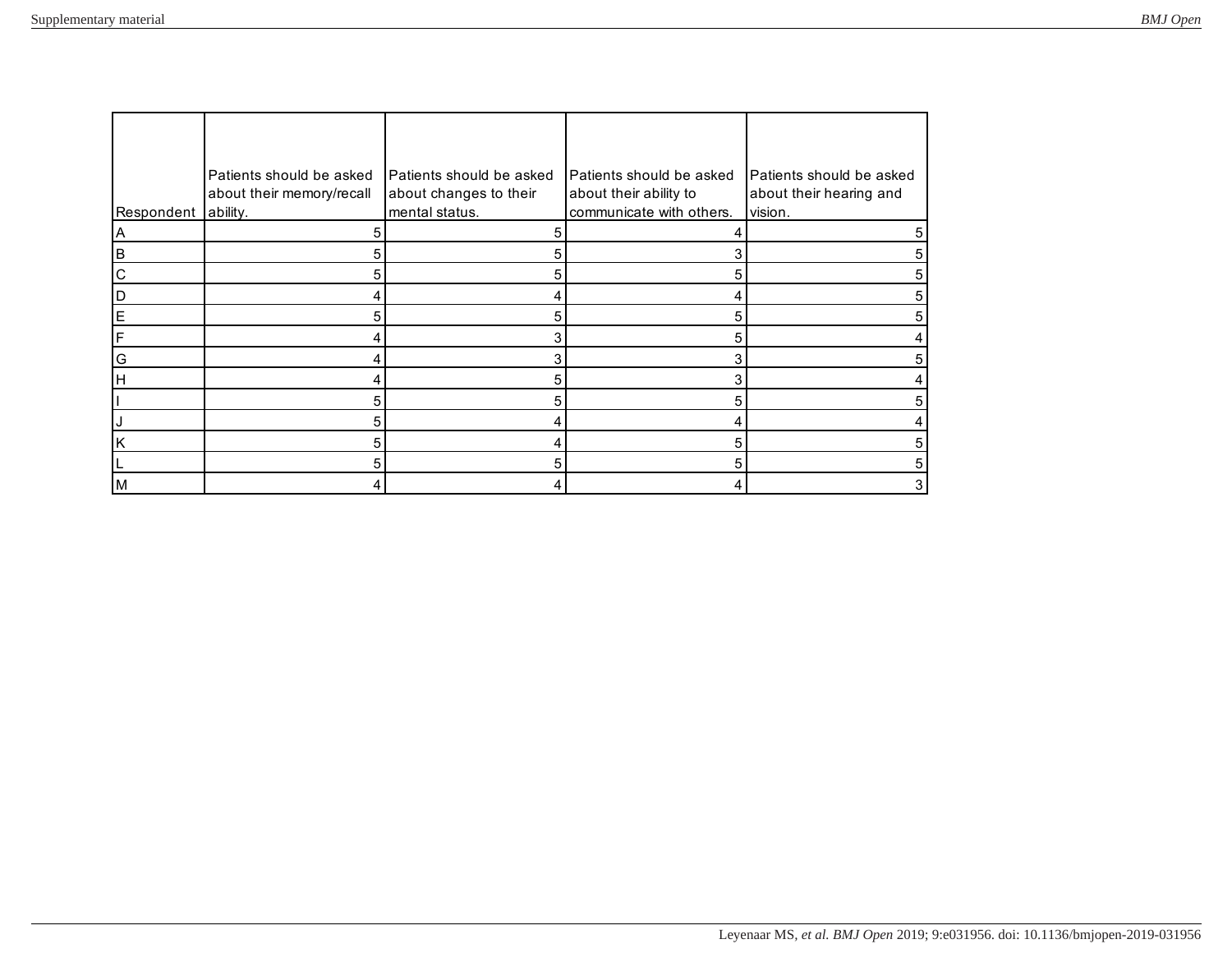| Respondent  | Patients should be asked<br>about their mood (feeling<br>depressed, anxious, or<br>sad). | Patients should be asked<br>about their social<br>relationships. | Patients should be asked<br>about feeling lonely. | Patients should be asked<br>about changes in their<br>social activities. |
|-------------|------------------------------------------------------------------------------------------|------------------------------------------------------------------|---------------------------------------------------|--------------------------------------------------------------------------|
| A           | 5                                                                                        |                                                                  |                                                   |                                                                          |
| B           | 5                                                                                        |                                                                  |                                                   |                                                                          |
| $\mathsf C$ | 5                                                                                        |                                                                  | 5                                                 |                                                                          |
| D           | 4                                                                                        |                                                                  | 5                                                 |                                                                          |
| E           |                                                                                          | 5                                                                | 5                                                 |                                                                          |
| IF.         |                                                                                          |                                                                  |                                                   |                                                                          |
| G           |                                                                                          |                                                                  | 5                                                 |                                                                          |
| H           | 4                                                                                        |                                                                  |                                                   |                                                                          |
|             | 5                                                                                        | 5                                                                | 5                                                 |                                                                          |
|             | 4                                                                                        | 5                                                                | 5                                                 |                                                                          |
| K           | 5                                                                                        | 5                                                                | 5                                                 | 5                                                                        |
|             | 5                                                                                        |                                                                  |                                                   | 5                                                                        |
| M           |                                                                                          |                                                                  |                                                   | 5                                                                        |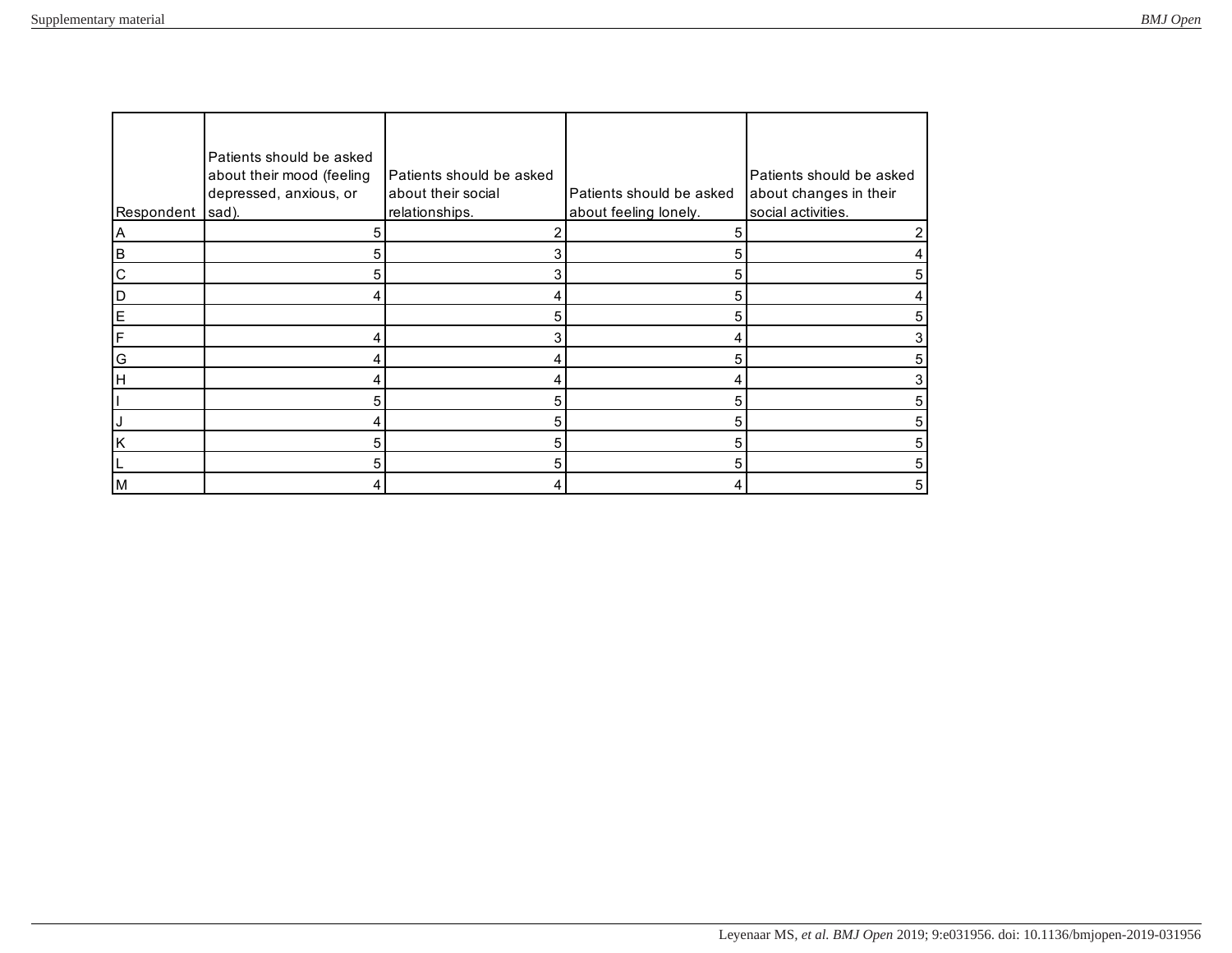|             |                           |                           | Patients should be asked    | Patients should be asked   |
|-------------|---------------------------|---------------------------|-----------------------------|----------------------------|
|             |                           |                           | about major stressors       | about instrumental         |
|             | Patients should be asked  | Patients should be asked  | (severe illness, loss of    | activities of daily living |
|             | about the amount of time  | about the amount of time  | income, victim of crime,    | (IADL) (meal preparation,  |
|             | they are alone during the | they are alone during the | loss of licence, illness of | daily housework,           |
| Respondent  | day.                      | night.                    | family, etc).               | managing finances,         |
| A           | 5                         |                           |                             |                            |
| B           | 3                         |                           | 5                           |                            |
| $\mathbf C$ | 5                         | 5                         | 5                           |                            |
| D           | 4                         |                           | 5                           |                            |
| $\mathsf E$ | 5                         |                           | 5                           |                            |
| F           | 3                         |                           |                             |                            |
| G           | 5                         |                           | 5                           |                            |
| H           | 3                         |                           |                             |                            |
|             | 5                         | 5                         | 5                           |                            |
|             | 4                         |                           |                             |                            |
| K           | 5                         | 5                         | 5                           |                            |
|             | 5                         | 5                         | 5                           |                            |
| M           |                           |                           | 5                           |                            |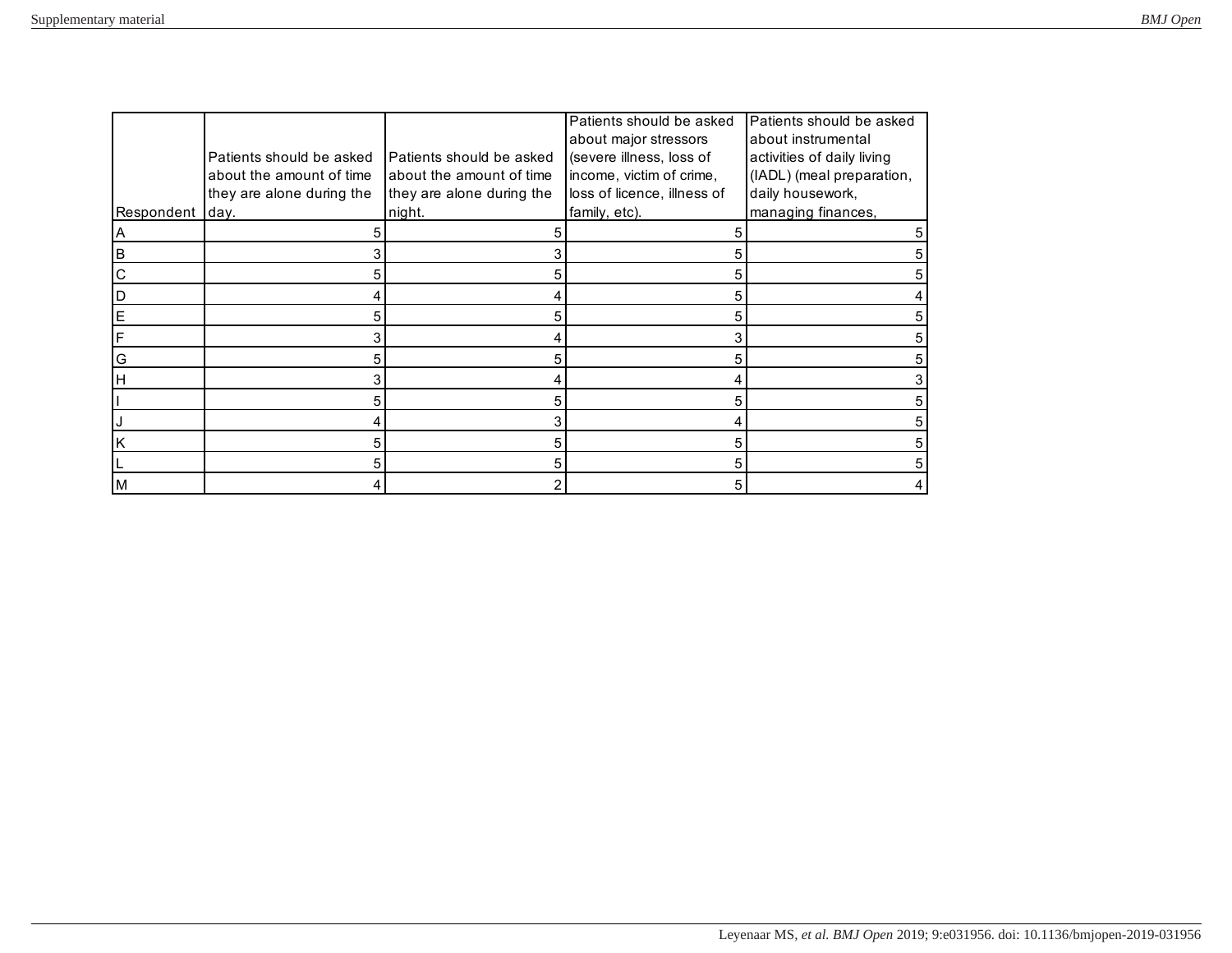|             |                            |                          |                          | Patients should be asked      |
|-------------|----------------------------|--------------------------|--------------------------|-------------------------------|
|             | Patients should be asked   |                          |                          | about recent changes in       |
|             | about activities of daily  |                          |                          | ability to perform activities |
|             | living (ADL) (bathing,     | Patients should be asked | Patients should be asked | of daily living (ADL)         |
|             | dressing, hygiene, walking | about mobility (how they | about physical activity  | (bathing, dressing,           |
| Respondent  | etc).                      | move about).             | (exercise).              | hygiene, walking etc)         |
| Α           | 5                          |                          |                          | 5                             |
| ΙB          | 5                          |                          |                          |                               |
| $\mathsf C$ | 5                          | 5                        | 5                        |                               |
| D           | 4                          | 5                        | 5                        |                               |
| E           | 5                          | 5                        |                          |                               |
| IF.         | 4                          |                          |                          |                               |
| G           | 5                          |                          |                          |                               |
| Iн          | 4                          | 5                        |                          |                               |
|             | 5                          | 5                        |                          |                               |
|             | 4                          | 5                        |                          |                               |
| K           | 5                          |                          |                          | 5                             |
|             | 5                          |                          |                          | 5                             |
| M           |                            |                          |                          |                               |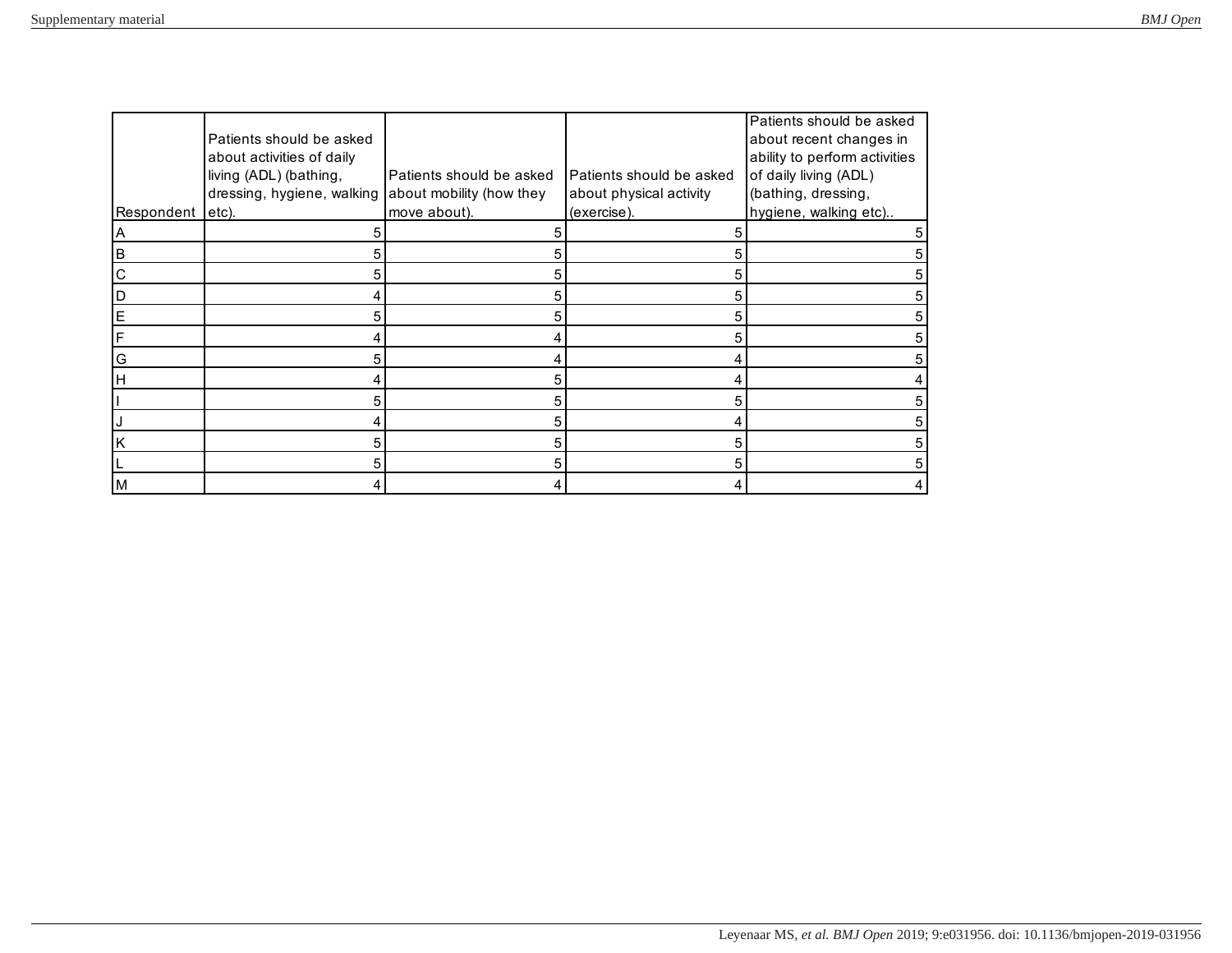|              | Patients should be asked   | Patients should be asked<br>about changes in their | Patients should be asked<br>about their continence | Patients should be asked<br>about their medical history |
|--------------|----------------------------|----------------------------------------------------|----------------------------------------------------|---------------------------------------------------------|
| Respondent   | whether or not they drive. | ability to drive.                                  | (urinary).                                         | (disease diagnoses).                                    |
| Α            | 5                          |                                                    |                                                    | 5                                                       |
| B            |                            |                                                    |                                                    |                                                         |
| $\mathsf{C}$ | 5                          | 5                                                  | h                                                  |                                                         |
| D            | 3                          |                                                    | 5                                                  |                                                         |
| E            | 5                          | 5                                                  | 5                                                  |                                                         |
| IF.          | 3                          |                                                    |                                                    |                                                         |
| G            | 2                          |                                                    | 5                                                  | 5                                                       |
| H            | 3                          |                                                    |                                                    |                                                         |
|              | 5                          | 5                                                  |                                                    |                                                         |
|              | 5                          | 5                                                  |                                                    | h.                                                      |
| K            | 4                          |                                                    |                                                    | 5                                                       |
|              | 5                          |                                                    |                                                    | 5                                                       |
| M            | 3                          |                                                    |                                                    | 5                                                       |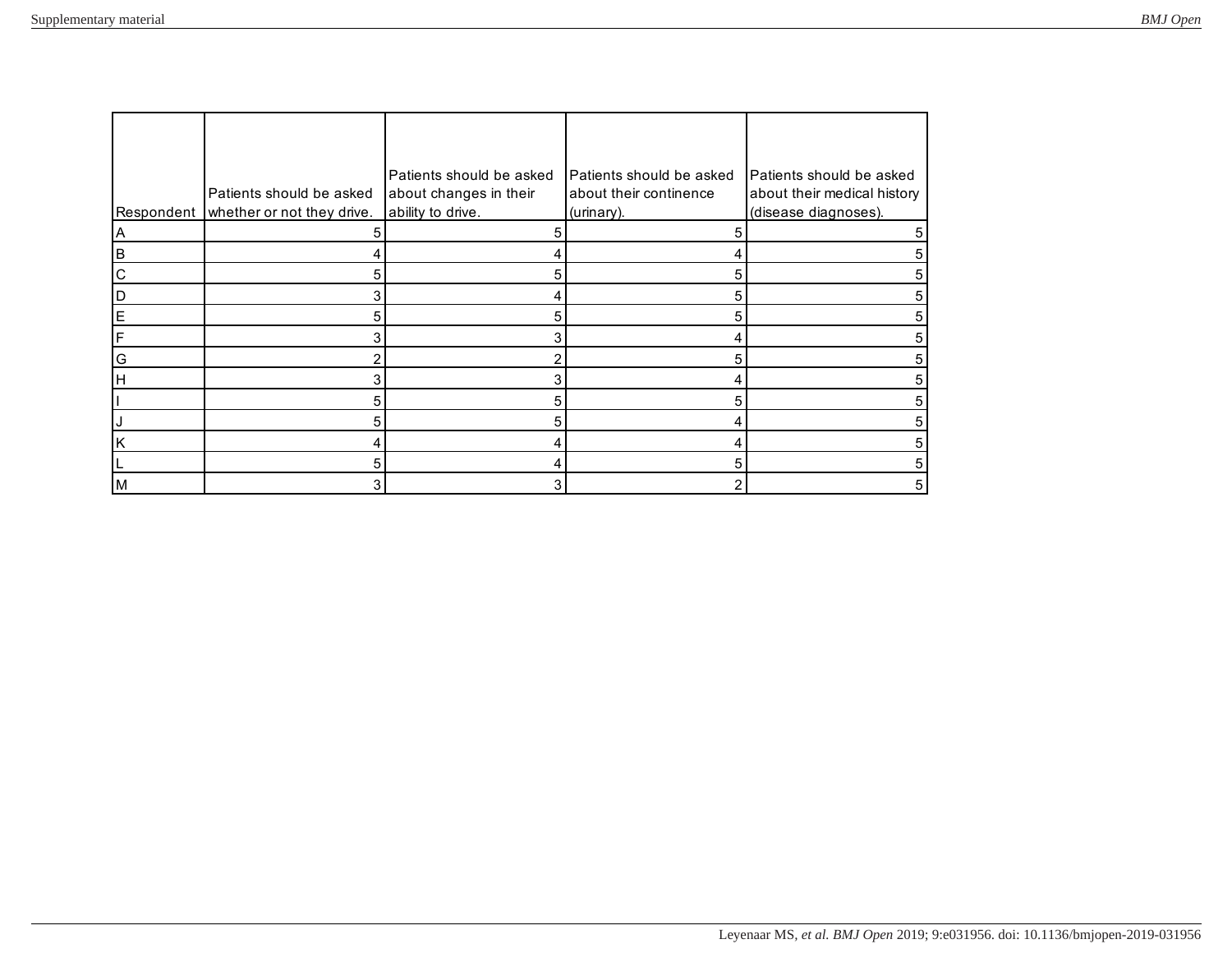|             |                          | Patients should be asked                      |                          |                              |
|-------------|--------------------------|-----------------------------------------------|--------------------------|------------------------------|
|             |                          | whether they experience                       |                          |                              |
|             |                          | medical problems (signs or                    |                          |                              |
|             | Patients should be asked | symptoms of medical                           |                          | Patients should be asked     |
|             | whether they have        | conditions that have or                       | Patients should be asked | about the stability of their |
| Respondent  | recently fallen.         | have not been diagnosed) about pain symptoms. |                          | medical conditions.          |
| A           | 5                        |                                               |                          |                              |
| B           | 5                        |                                               |                          |                              |
| $\mathsf C$ | 5                        | 5                                             | 5                        |                              |
| D           | 5                        |                                               |                          |                              |
| E           | 5                        | 5                                             | 5                        |                              |
| F           | 5                        | 5                                             | 5                        |                              |
| G           | 5                        |                                               | 5                        |                              |
| Iн          | 5                        |                                               |                          |                              |
|             | 5                        | 5                                             | 5                        |                              |
|             | 5                        | 5                                             |                          |                              |
| K           | 5                        | 5                                             |                          |                              |
|             | 5                        | 5                                             | 5                        |                              |
| M           | 5                        |                                               |                          |                              |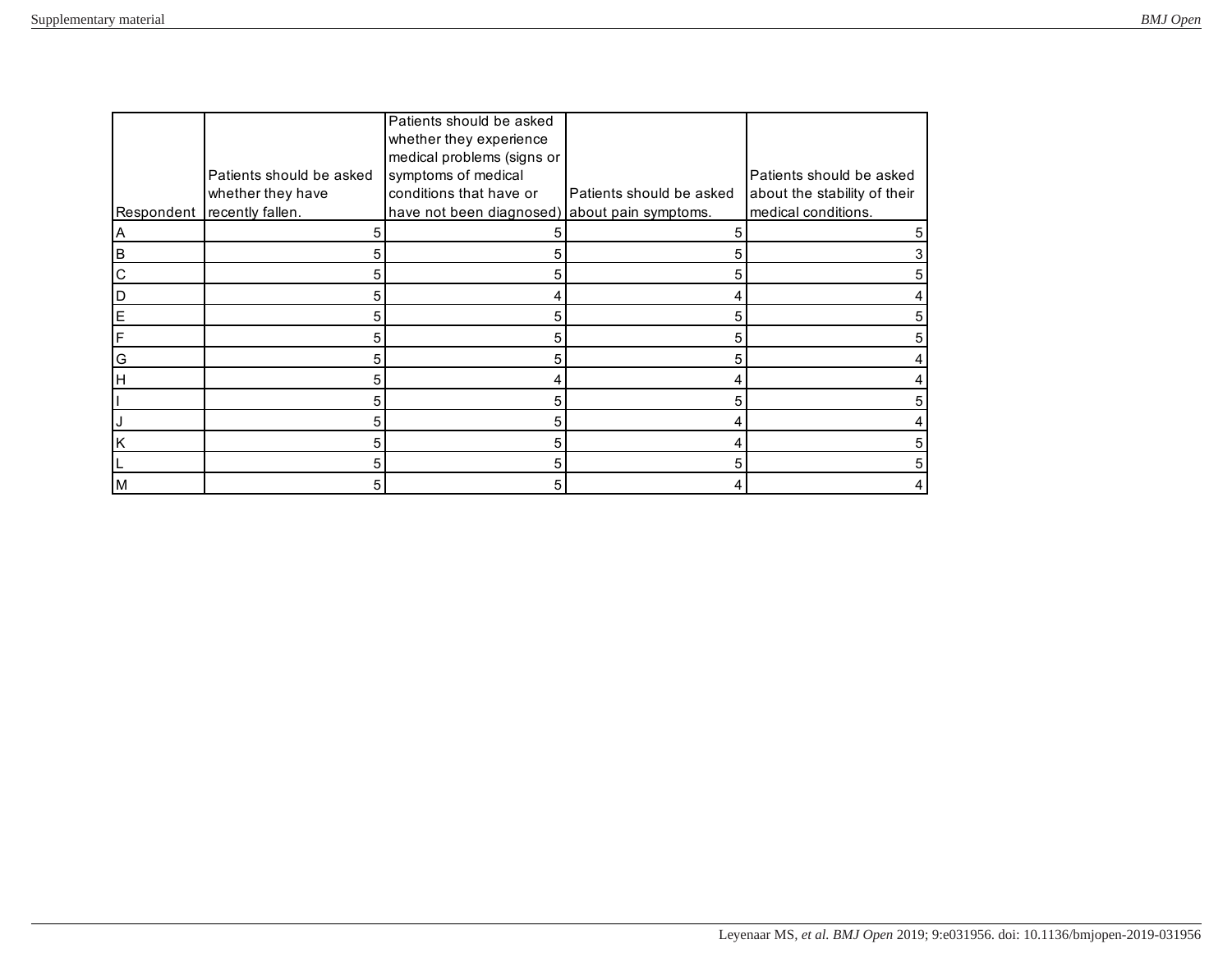|             |                                       | Patients should be asked                           |                   |                          |
|-------------|---------------------------------------|----------------------------------------------------|-------------------|--------------------------|
|             | Patients should be asked              | about tobacco and alcohol Patients should be asked |                   | Patients should be asked |
|             | Respondent to self-rate their health. | use.                                               | about their diet. | about weight loss.       |
| A           | 5                                     |                                                    |                   | 5                        |
| <b>B</b>    | 5                                     |                                                    |                   |                          |
| $\mathsf C$ | 5                                     | 5                                                  | 5                 | 5                        |
| D           | 5                                     | 5                                                  | 5                 |                          |
| E           | 5                                     | 5                                                  | 5                 |                          |
| F           | 5                                     |                                                    |                   |                          |
| G           | 3                                     |                                                    | 5                 |                          |
| Iн          | 4                                     |                                                    |                   |                          |
|             | 5                                     | 5                                                  | 5                 |                          |
|             | 3                                     |                                                    |                   |                          |
| K           | 5                                     | 5                                                  | 5                 | 5                        |
|             | 5                                     |                                                    |                   | 5                        |
| M           | 4                                     |                                                    |                   |                          |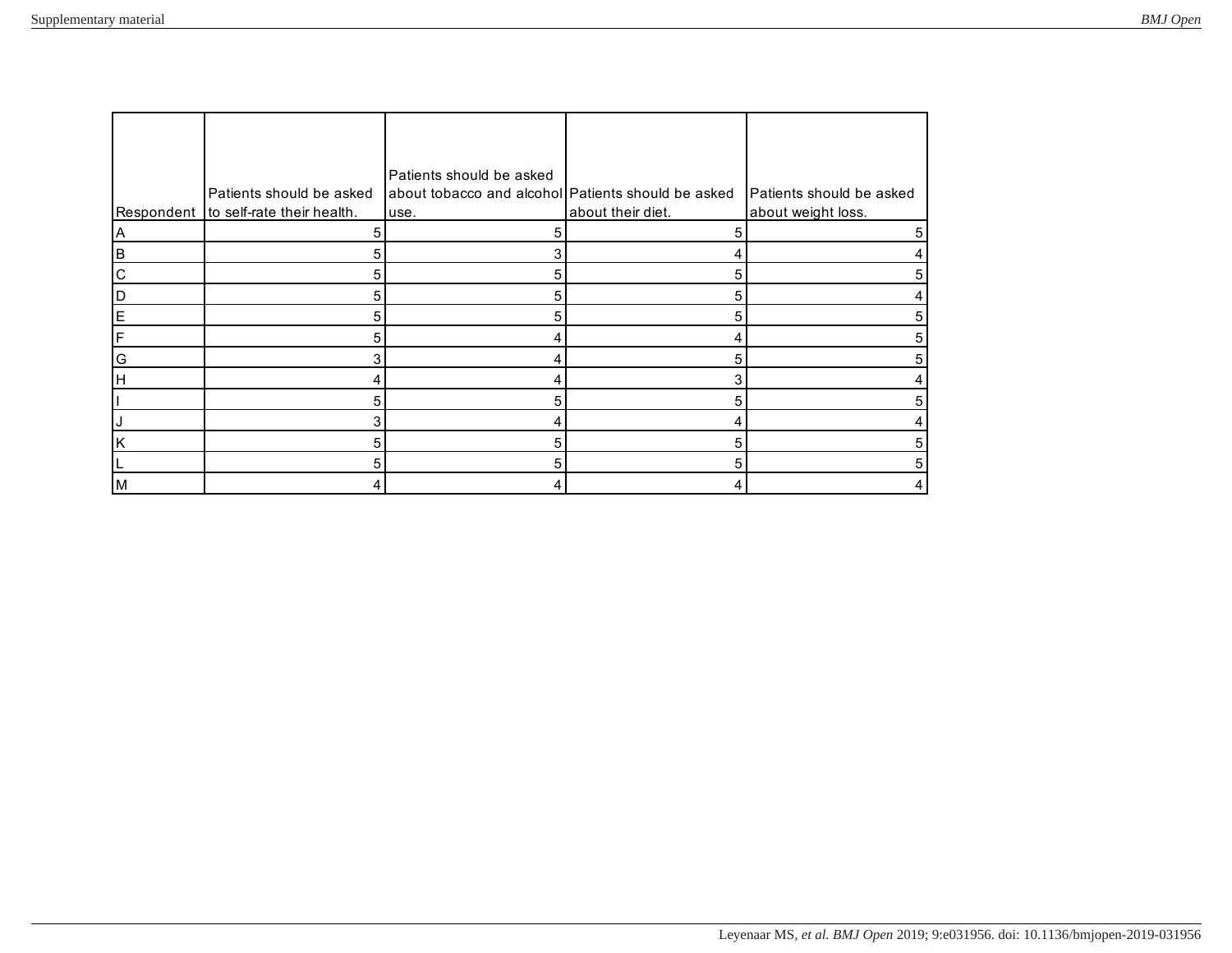|              |                          |                           | Patients should be asked |                               |
|--------------|--------------------------|---------------------------|--------------------------|-------------------------------|
|              |                          |                           | about preventative       |                               |
|              | Patients should be asked |                           | treatments or procedures | Patients should be asked      |
|              | about the prescription   | Patients should be asked  | (eye exam, dental exam,  | about ongoing treatments      |
|              | medications that they    | about adherence to        | vaccines, mammography,   | or procedures (radiation,     |
| Respondent   | take.                    | prescription medications. | colonoscopy, etc).       | transfusions, dialysis, etc). |
| ΙA           | 5                        |                           |                          |                               |
| B            |                          |                           |                          |                               |
| $\mathsf{C}$ | 5                        |                           |                          |                               |
| D            | 4                        |                           |                          |                               |
| E            | 5                        | 5                         | 5                        |                               |
| F            | 5                        | 5                         |                          |                               |
| G            | 5                        |                           |                          |                               |
| H            | 5                        |                           | з                        |                               |
|              | 5                        |                           | 5                        |                               |
|              | 5                        |                           |                          |                               |
| ΙK           | 5                        |                           | 5                        |                               |
|              | 5                        |                           |                          |                               |
| M            | 5                        |                           |                          |                               |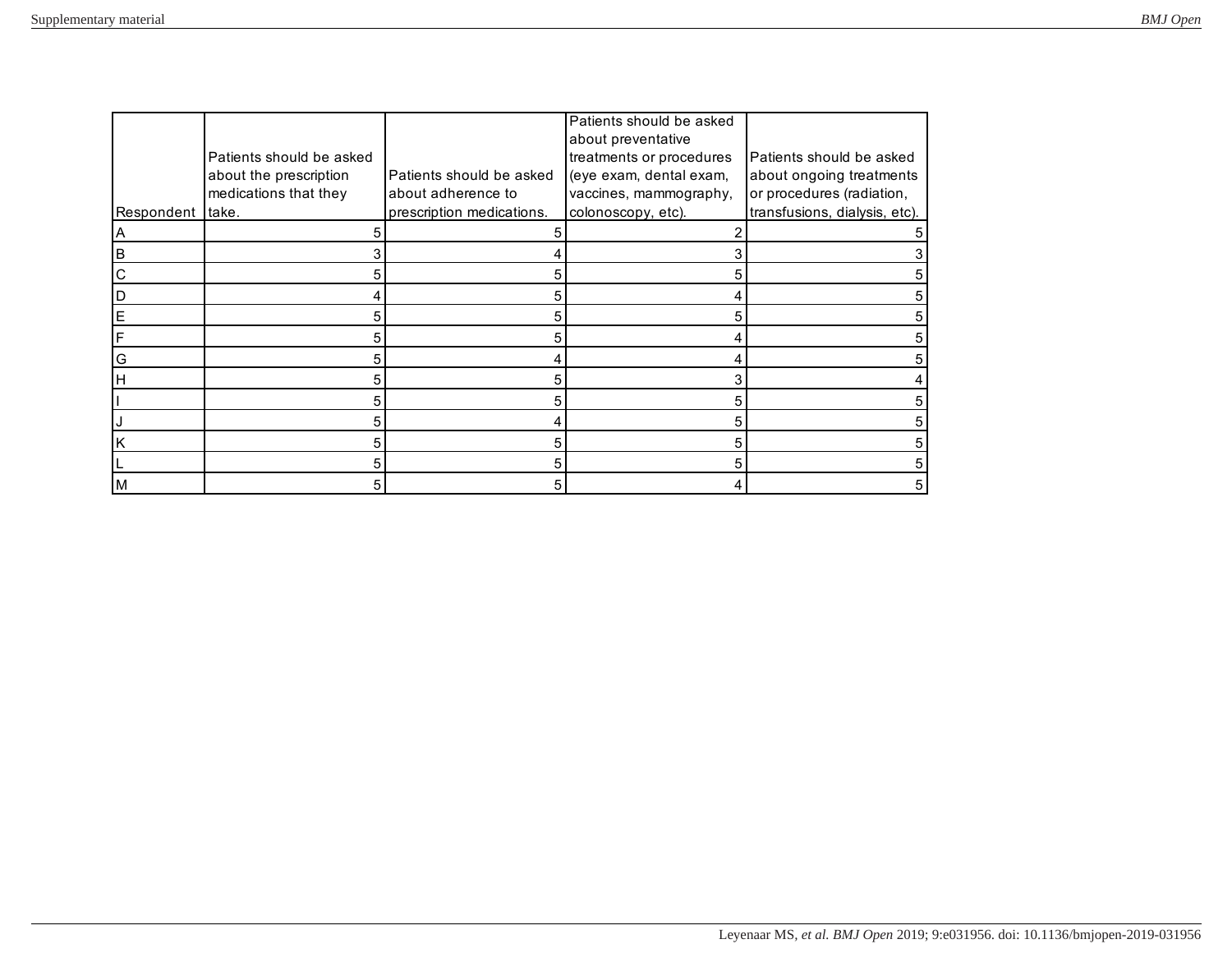|            | Patients should be asked  |                          |                           |                          |
|------------|---------------------------|--------------------------|---------------------------|--------------------------|
|            | about ongoing formal care | Patients should be asked |                           |                          |
|            | (home health aides,       | about use of hospital    | Patients should be asked  | Patients should be asked |
|            | homemaking, physical      | services (inpatient,     | about use of paramedic    | about use of community   |
|            | therapy, occupational     | outpatient, emergency    | services (transport, non- | services (public health, |
| Respondent | therapy, etc).            | department visit, etc).  | transport, other).        | social services, etc.).  |
| A          |                           |                          |                           |                          |
| B          |                           |                          |                           |                          |
| C          | 5                         |                          |                           |                          |
| D          |                           |                          |                           |                          |
| E          | 5                         | 5                        | 5                         |                          |
| F          |                           | 5                        | 3                         |                          |
| G          | 5                         |                          |                           |                          |
| н          | 5                         |                          |                           |                          |
|            | 5                         |                          |                           |                          |
|            | 4                         |                          |                           |                          |
| K          | 5                         |                          |                           |                          |
|            | 5                         |                          |                           |                          |
| M          |                           |                          |                           |                          |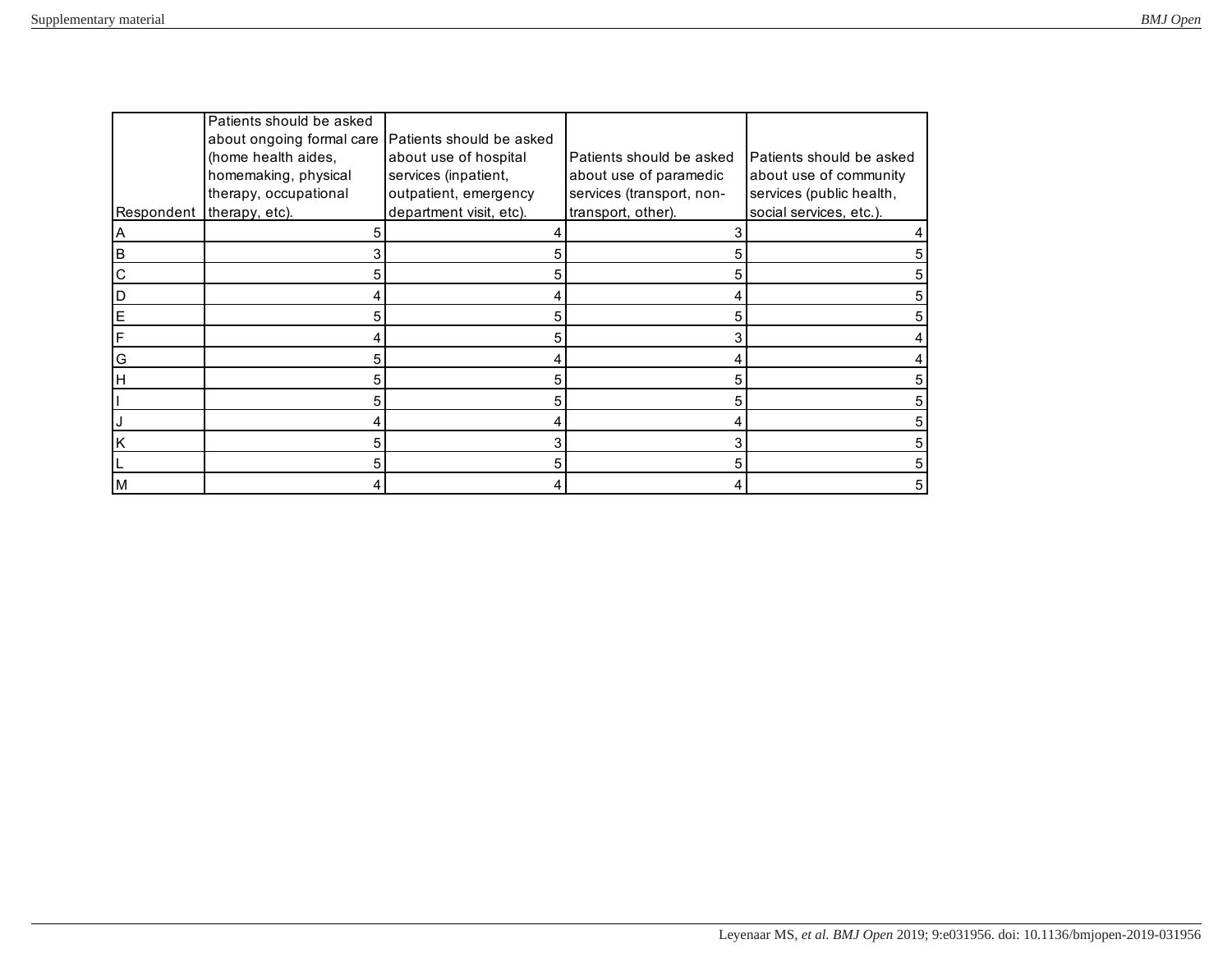|             | Patients should be asked<br>whether family or close | Patients should be asked<br>whether they have | Patients should be asked<br>about their home<br>environment (disrepair, | Patients should be asked<br>about making trade-offs<br>due to finances (food vs<br>shelter, shelter vs clothing, |
|-------------|-----------------------------------------------------|-----------------------------------------------|-------------------------------------------------------------------------|------------------------------------------------------------------------------------------------------------------|
|             | friends feel overwhelmed                            | supportive family or close                    | safety, inadequate                                                      | clothing vs medications,                                                                                         |
|             | Respondent by their condition.                      | friends.                                      | heating or cooling, etc.)                                               | etc).                                                                                                            |
| A           |                                                     |                                               |                                                                         |                                                                                                                  |
| B           | 5                                                   |                                               |                                                                         |                                                                                                                  |
| $\mathsf C$ | 5                                                   |                                               |                                                                         |                                                                                                                  |
| D           | 3                                                   |                                               |                                                                         |                                                                                                                  |
| E           | 5                                                   |                                               | 5                                                                       |                                                                                                                  |
| F           | 5                                                   |                                               |                                                                         |                                                                                                                  |
| G           |                                                     |                                               |                                                                         |                                                                                                                  |
| Iн          |                                                     |                                               |                                                                         |                                                                                                                  |
|             | 5                                                   |                                               |                                                                         |                                                                                                                  |
|             | 4                                                   |                                               |                                                                         |                                                                                                                  |
| K           | 4                                                   |                                               |                                                                         |                                                                                                                  |
|             | 5                                                   |                                               |                                                                         |                                                                                                                  |
| M           | 3                                                   |                                               |                                                                         |                                                                                                                  |